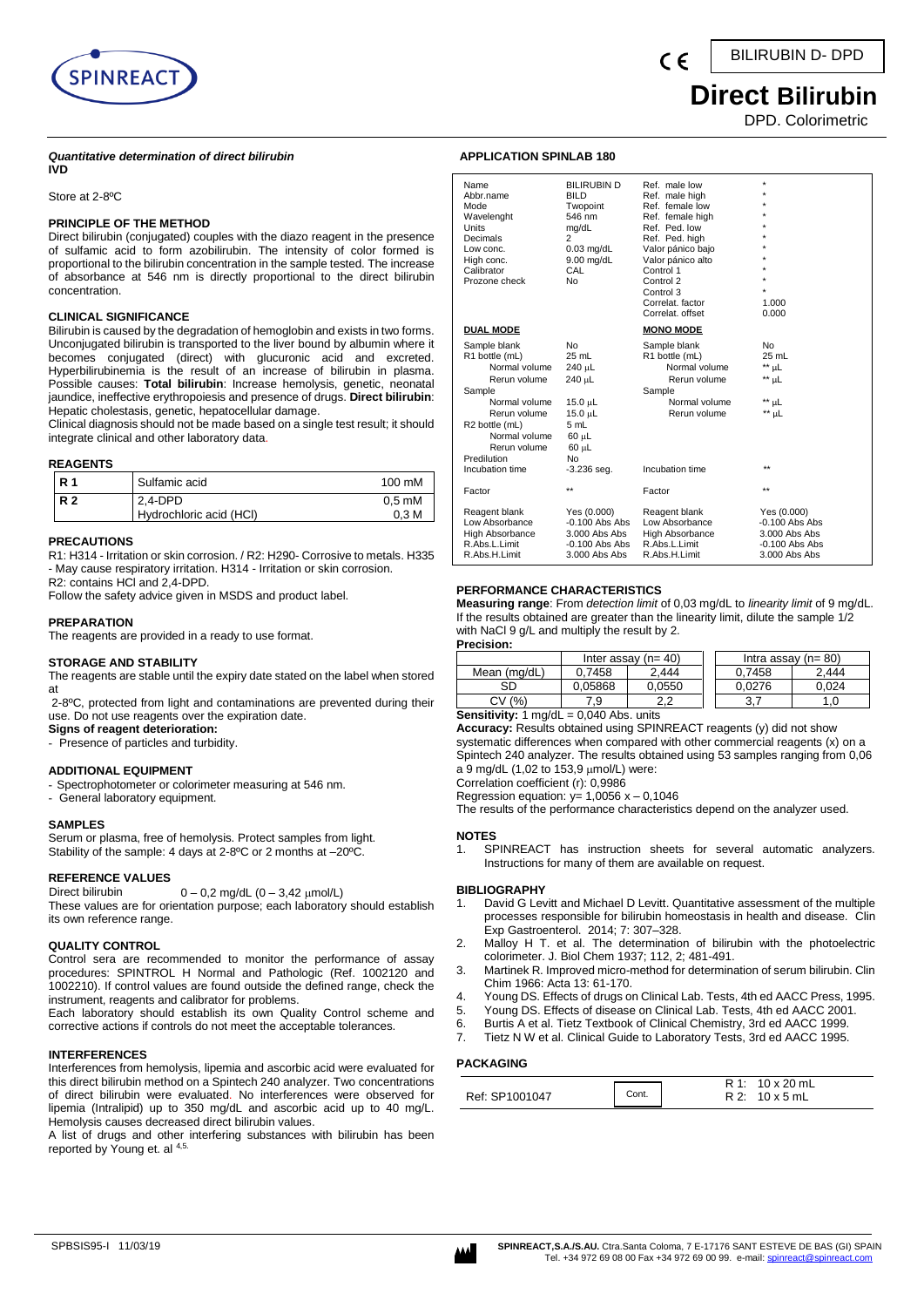

# **Bilirrubina Directa**

DPD. Colorimétrico

#### *Determinación cuantitativa de bilirrubina directa* **IVD**

Conservar a 2-8ºC

# **PRINCIPIO DEL MÉTODO**

La bilirrubina directa (conjugada) se combina con la sal de diazonio en presencia de un ácido sulfámico para formar el compuesto coloreado, azobilirrubina. La intensidad del color formado es proporcional a la concentración de bilirrubina presente en la muestra ensayada. El aumento de la absorbancia a 546 nm es directamente proporcional a la concentración de bilirrubina directa.

# **SIGNIFICADO CLÍNICO**

La bilirrubina se origina por la degradación de la hemoglobina y existe en dos formas. La bilirrubina no conjugada se transporta al hígado, unida por la albúmina, donde se convierte en conjugada (directa) con el ácido glucurónico y se excreta. La hiperbilirrubinemia es el resultado de un incremento de la bilirrubina en plasma. Causas más probables de la hiperbilirrubinemia:

Bilirrubina Total: Aumento de la hemólisis, alteraciones genéticas, anemia neonatal, alteraciones eritropoyeticas, presencia de drogas.

Bilirrubina Directa: Colestasis hepática, alteraciones genéticas y alteraciones hepáticas.

El diagnóstico clínico debe realizarse teniendo en cuenta todos los datos clínicos y de laboratorio.

#### **REACTIVOS**

| l R 1 | Ácido sulfámico                    | 100 mM                               |
|-------|------------------------------------|--------------------------------------|
| I R 2 | 2,4-DPD<br>Ácido clorhídrico (HCI) | $0.5 \text{ mM}$<br>0.3 <sub>M</sub> |

#### **PRECAUCIONES**

R1: H314-Irritación o corrosión / R2: H290- Corrosivo para los metales. H335 - Puede irritar las vías respiratorias. H314-Irritación o corrosión. R2: contiene HCl and 2,4-DPD.

Seguir los consejos de prudencia indicados en la FDS y etiqueta del producto.

# **PREPARACIÓN**

Todos los reactivos están listos para su uso.

#### **CONSERVACIÓN Y ESTABILIDAD**

Los reactivos son estables hasta la fecha de caducidad indicada en la etiqueta, cuando se mantienen los viales bien cerrados a 2-8ºC, protegidos de la luz y se evita la contaminación durante su uso. No usar reactivos fuera de la fecha indicada.

## **Indicadores de deterioro de los reactivos:**

- Presencia de partículas y turbidez.

#### **MATERIAL ADICIONAL**

- Espectrofotómetro o analizador para lecturas a 546 nm.
- Equipamiento habitual de laboratorio.

# **MUESTRAS**

Suero o plasma libre de hemólisis<sup>1</sup>. Proteger de la luz.

Estabilidad de la muestra: 4 días a 2-8ºC o 2 meses a –20ºC.

# **VALORES DE REFERENCIA**

Bilirrubina Directa 0- 0,2 mg/dL (0 -3,42 µmol/L) Estos valores son orientativos. Es recomendable que cada laboratorio establezca sus propios valores de referencia.

# **CONTROL DE CALIDAD**

Es conveniente analizar junto con las muestras sueros control valorados: SPINTROL H Normal y Patológico (Ref. 1002120 y 1002210).

Si los valores hallados se encuentran fuera del rango de tolerancia, revisar el instrumento, los reactivos y el calibrador.

Cada laboratorio debe disponer su propio Control de Calidad y establecer correcciones en el caso de que los controles no cumplan con las tolerancias.

# **INTERFERENCIAS**

Las interferencias debidas a la hemólisis, lipemia y a. ascórbico se evaluaron para este método de bilirrubina directa en un analizador 240 Spintech. Se evaluaron dos concentraciones de la bilirrubina directa. No se observaron interferencias para la lipemia (Intralipid) hasta 350 mg /dL y ácido ascórbico hasta 40 mg/L.

La hemólisis produce una interferencia considerable, por lo que no se deben emplear muestras hemolizadas.

Se han descrito varias drogas y otras substancias que interfieren con la determinación del bilirrubina<sup>4,5</sup>.

# **APLICACIÓN AL SPINLAB 180**

| Nombre<br>Nombre abreviado<br>Modo<br>Long. ondas<br>Unidades<br>Decimales<br>Conc. Inferior<br>Conc. Superior<br>Calibrador<br>Chequeo prozona                                      | <b>BILIRRUBINA D</b><br><b>BILD</b><br>Dos puntos<br>546 nm<br>mg/dL<br>$\overline{c}$<br>$0.03$ mg/dL<br>9.00 mg/dL<br>CAL<br>No | Ref. Hombre Inf.<br>Ref. Hombre Sup.<br>Ref. Mujer Inf.<br>Ref. Mujer Sup.<br>Ref. Ped. Inf.<br>Ref. Ped. Sup.<br>Valor pánico bajo<br>Valor pánico alto<br>Control 1<br>Control 2<br>Control 3<br>Factor correl.<br>Offset de correl. | $\star$<br>٠<br>1.000<br>0.000                                                             |
|--------------------------------------------------------------------------------------------------------------------------------------------------------------------------------------|-----------------------------------------------------------------------------------------------------------------------------------|----------------------------------------------------------------------------------------------------------------------------------------------------------------------------------------------------------------------------------------|--------------------------------------------------------------------------------------------|
| <b>MODO DUAL</b>                                                                                                                                                                     |                                                                                                                                   | <b>MODO MONO</b>                                                                                                                                                                                                                       |                                                                                            |
| Blanco muestra<br>Frasco R1 (mL)<br>Vol. normal<br>Vol. repet.<br>Muestra<br>Vol. normal<br>Vol. repet.<br>Frasco R2 (mL)<br>Vol. Normal<br>Vol. repet.<br>Predilución<br>Incubación | <b>No</b><br>$25$ mL<br>240 µL<br>240 uL<br>15.0 µL<br>15.0 uL<br>5 mL<br>60 µL<br>60 µL<br>No<br>$-3.236$ seq.                   | Blanco muestra<br>Frasco R1 (mL)<br>Vol. Normal<br>Vol. repet.<br>Muestra<br>Vol. normal<br>Vol. repet<br>Incubación                                                                                                                   | <b>No</b><br>25 mL<br>** µL<br>$^{\star\star}$<br>μL<br>$**$ µL<br>$**$ µL<br>$\star\star$ |
| Factor                                                                                                                                                                               | $\star\star$                                                                                                                      | Factor                                                                                                                                                                                                                                 | $\star\star$                                                                               |
| Blanco reactivo<br>Absorbancia inf.<br>Absorbancia sup.<br>Lim.Inf. Abs. React.<br>Lim.Sup. Abs. React.                                                                              | Si (0.000)<br>$-0.100$ Abs Abs<br>3.000 Abs Abs<br>$-0.100$ Abs Abs<br>3.000 Abs Abs                                              | Blanco reactivo<br>Absorbancia inf.<br>Absorbancia sup.<br>Lim.Inf. Abs. React.<br>Lim.Sup. Abs. React.                                                                                                                                | SI (0.000)<br>$-0.100$ Abs Abs<br>3.000 Abs Abs<br>$-0.100$ Abs Abs<br>3.000 Abs Abs       |

# **CARACTERÍSTICAS DEL MÉTODO**

**Rango de medida***:* Desde el *límite de detección* de 0,03 mg/dL hasta el *límite de linealidad* de 9 mg/dL.

Si la concentración de la muestra es superior al límite de linealidad, diluir 1/2 con NaCl 9 g/L y multiplicar el resultado final por 2.

| Precisión:    |                         |        |        |                         |
|---------------|-------------------------|--------|--------|-------------------------|
|               | Interserie ( $n = 40$ ) |        |        | Intraserie ( $n = 80$ ) |
| Media (mg/dL) | 0.7458                  | 2.444  | 0.7458 | 2.444                   |
| SD            | 0.05868                 | 0.0550 | 0.0276 | 0.024                   |
| (%            | 7.9                     |        | 3.7    | .0                      |

**Sensibilidad analítica**:1 mg/dL = 0,040 Abs.

**Exactitud***:* Los resultados obtenidos usando reactivos SPINREACT (y) no muestran diferencias sistemáticas significativas cuando se comparan con otros reactivos comerciales (x) con el analizador Spintech 240. Los resultados obtenidos con 53 muestras con valores de entre  $0.06$  a 9 mg/dL  $(1.02$  a 153,9  $\mu$ mol/L) fueron los siguientes:

Coeficiente de correlación (r): 0,9986.

Ecuación de la recta de regresión:  $y=$  1,0056 x - 0,1046

Las características del método pueden variar según el analizador utilizado.

#### **NOTAS**

1. SPINREACT dispone de instrucciones detalladas para la aplicación de este reactivo en distintos analizadores.

#### **BIBLIOGRAFÍA**

- 1. [David G Levitt](https://www.ncbi.nlm.nih.gov/pubmed/?term=Levitt%20DG%5BAuthor%5D&cauthor=true&cauthor_uid=25214800) an[d Michael D Levitt.](https://www.ncbi.nlm.nih.gov/pubmed/?term=Levitt%20MD%5BAuthor%5D&cauthor=true&cauthor_uid=25214800) Quantitative assessment of the multiple processes responsible for bilirubin homeostasis in health and disease . [Clin](https://www.ncbi.nlm.nih.gov/pmc/articles/PMC4159128/)  [Exp Gastroenterol.](https://www.ncbi.nlm.nih.gov/pmc/articles/PMC4159128/) 2014; 7: 307–328.
- 2. Malloy H T. et al. The determination of bilirubin with the photoelectric colorimeter. J. Biol Chem 1937; 112, 2; 481-491.
- 3. Martinek R. Improved micro-method for determination of serum bilirubin. Clin Chim 1966: Acta 13: 61-170.
- 4. Young DS. Effects of drugs on Clinical Lab. Tests, 4th ed AACC Press, 1995.
- 5. Young DS. Effects of disease on Clinical Lab. Tests, 4th ed AACC 2001.
- 6. Burtis A et al. Tietz Textbook of Clinical Chemistry, 3rd ed AACC 1999.
- 7. Tietz N W et al. Clinical Guide to Laboratory Tests, 3rd ed AACC 1995.

# **PRESENTACIÓN**

| Ref: SP1001047 | Cont. | $R_1$ : 10 x 20 mL<br>$R2: 10 \times 5$ mL |
|----------------|-------|--------------------------------------------|
|----------------|-------|--------------------------------------------|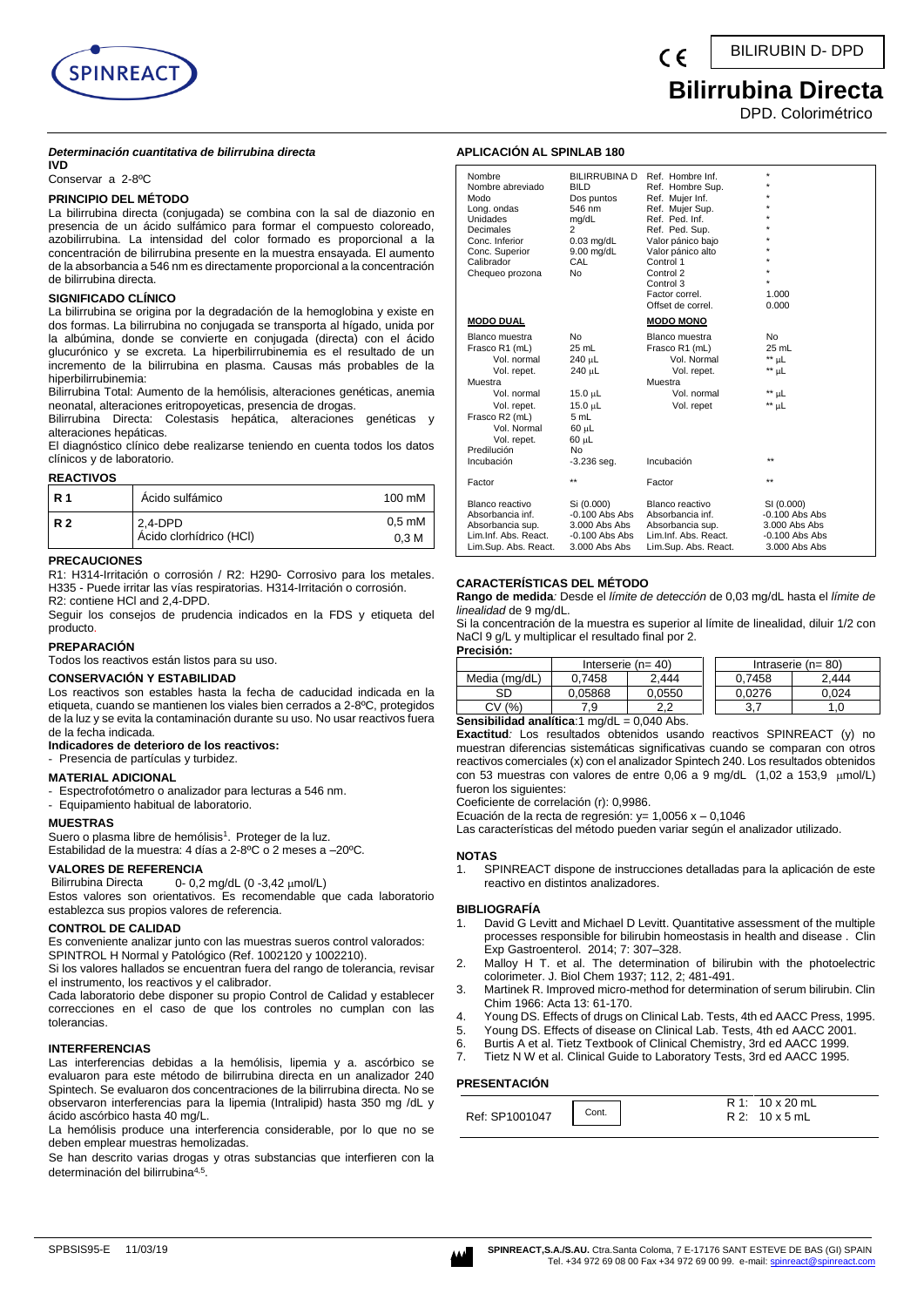

 $\epsilon$ 

**APPLICATION AU SPINLAB 180**

# **Bilirubine directe**

DPD. Colorimétrique

# *Détermination quantitative de bilirubine directe* **IVD**

Conserver à 2 - 8ºC.

# **PRINCIPE DE LA MÉTHODE**

La bilirubine directe (conjuguée) s'associe au sel de diazonium en présence d'un acide sulfamique pour former le composé coloré, azobilirubine. L'intensité de la couleur formée est proportionnelle à la concentration de bilirubine présente dans l'échantillon testé. L'augmentation de l'absorption à 546 nm est directement proportionnelle à la concentration de bilirubine directe.

# **SIGNIFICATION CLINIQUE**

La bilirubine est créée par la dégradation de l'hémoglobine et existe sous deux formes. La bilirubine non conjuguée est transportée vers le foie, unie par l'albumine, où elle se transforme en conjuguée (directe) avec l'acide glucoronique et elle est excrétée. L'hyperbilirubinémie est le résultat d'une augmentation de la bilirubine dans le plasma. Les causes les plus probables de l'hyperbilirubinémie :

**Bilirubine totale :** Augmentation de l'hémolyse, altérations génétiques, anémie néonatale, altérations érythropoïétiques, présence de médicaments.

**Bilirubine directe :** Cholestase hépatique, altérations génétiques et altérations hépatiques.

Le diagnostic clinique doit être réalisé en prenant en compte toutes les données cliniques et de laboratoire.

# **RÉACTIFS**

| I R 1     | Acide sulfamique                     | 100 mM                    |
|-----------|--------------------------------------|---------------------------|
| <b>R2</b> | 2,4-DPD<br>Acide chlorhydrique (HCI) | 0,5mM<br>0.3 <sub>M</sub> |

# **PRÉCAUTIONS**

R1 : H314-Irritation ou corrosion / R2: H290- Corrosif pour les métaux. H335 - Peut irriter les voies respiratoires. H314-Irritation ou corrosion R2 : contient HCl et 2,4-DPD.

Suivre les conseils de prudence indiqués sur la FDS et sur l'étiquette du produit.

# **PRÉPARATION**

Tous les réactifs sont prêts à être utilisés.

# **CONSERVATION ET STABILITÉ**

Les réactifs sont stables jusqu'à la date d'expiration indiquée sur l'étiquette, quand ils sont conservés bien fermés à 2-8ºC, à l'abri de la lumière et que leur contamination est évitée pendant leur utilisation. Ne pas utiliser des réactifs au-delà de la date indiquée. **Indicateurs de détérioration des réactifs :**

- La présence de particules et de turbidité.

# **MATÉRIEL SUPPLÉMENTAIRE**

- Auto-analyseur SPINLAB 180.

- Équipement habituel de laboratoire.

# **ÉCHANTILLONS**

Sérum ou plasma sans hémolyse. Protéger de la lumière. Stabilité de l'échantillon : 4 jours à 2-8°C ou 2 mois à -20°C.

# **CONTRÔLE DE QUALITÉ**

Il convient d'analyser avec les échantillons de sérums de contrôle évalués :

SPINTROL H Normal et pathologique (Réf. 1002120 et 1002210). Si les valeurs trouvées sont en dehors de la gamme de tolérance, il faut vérifier l'instrument, les réactifs et le calibreur.

Chaque laboratoire doit disposer de son propre Contrôle de qualité et établir des corrections dans le cas où les contrôles ne sont pas conformes aux tolérances exigées.

# **INTERFERENCES**

Les interférences dues à l'hémolyse, lipémie et a. ascorbique ont été évaluées pour cette méthode de bilirubine directe sur un analyseur Spintech 240. Deux concentrations de la bilirubine directe ont été évaluées. Aucune interférence n'a été observée pour la lipémie (Intralipid) jusqu'à 350 mg/dL et l'acide ascorbique jusqu'à 40 mg/L. L'hémolyse produit une interférence considérable, par conséquent il ne faut pas utiliser des échantillons hémolysés. Nous avons décrit plusieurs médicaments et d'autres substances qui interfèrent avec la détermination de la bilirubine 4,5

| Name<br>Abbr.name<br>Mode<br>Wavelenght<br>Units<br>Decimals<br>Low conc.<br>High conc.<br>Calibrator<br>Prozone check                                                       | <b>BILIRUBIN D</b><br><b>BILD</b><br>Twopoint<br>546 nm<br>mg/dL<br>2<br>$0.03$ mg/dL<br>$9.00$ mg/dL<br>CAL<br><b>No</b> | Ref. male low<br>Ref. male high<br>Ref. female low<br>Ref. female high<br>Ref. Ped. low<br>Ref. Ped. high<br>Valor pánico bajo<br>Valor pánico alto<br>Control 1<br>Control 2<br>Control 3<br>Correlat, factor<br>Correlat, offset | ÷<br>1.000<br>0.000                                                                   |
|------------------------------------------------------------------------------------------------------------------------------------------------------------------------------|---------------------------------------------------------------------------------------------------------------------------|------------------------------------------------------------------------------------------------------------------------------------------------------------------------------------------------------------------------------------|---------------------------------------------------------------------------------------|
| <b>DUAL MODE</b>                                                                                                                                                             |                                                                                                                           | <b>MONO MODE</b>                                                                                                                                                                                                                   |                                                                                       |
| Sample blank<br>R1 bottle (mL)<br>Normal volume<br>Rerun volume<br>Sample<br>Normal volume<br>Rerun volume<br>R2 bottle (mL)<br>Normal volume<br>Rerun volume<br>Predilution | <b>No</b><br>$25$ mL<br>240 µL<br>240 µL<br>$15.0 \mu L$<br>15.0 µL<br>5 mL<br>$60$ $\mu$ L<br>60 µL<br>No                | Sample blank<br>R1 bottle (mL)<br>Normal volume<br>Rerun volume<br>Sample<br>Normal volume<br>Rerun volume                                                                                                                         | N <sub>o</sub><br>25 mL<br>$**$ µL<br>** µL<br>** uL<br>** µL<br>$\star\star$         |
| Incubation time                                                                                                                                                              | $-3.236$ seq.                                                                                                             | Incubation time                                                                                                                                                                                                                    |                                                                                       |
| Factor                                                                                                                                                                       | $\star\star$                                                                                                              | Factor                                                                                                                                                                                                                             | $\star\star$                                                                          |
| Reagent blank<br>Low Absorbance<br>High Absorbance<br>R.Abs.L.Limit<br>R.Abs.H.Limit                                                                                         | Yes (0.000)<br>$-0.100$ Abs Abs<br>3.000 Abs Abs<br>$-0.100$ Abs Abs<br>3.000 Abs Abs                                     | Reagent blank<br>Low Absorbance<br><b>High Absorbance</b><br>R.Abs.L.Limit<br>R.Abs.H.Limit                                                                                                                                        | Yes (0.000)<br>$-0.100$ Abs Abs<br>3.000 Abs Abs<br>$-0.100$ Abs Abs<br>3.000 Abs Abs |

# **VALEURS DE RÉFÉRENCE**

Bilirubine directe  $0 - 0.2$  mg/dL  $(0 -3.42 \mu \text{mol/L})$ Ces valeurs sont indicatives. Il est conseillé que chaque laboratoire établisse ses propres valeurs de référence.

# **CARACTÉRISTIQUES DE LA MÉTHODE**

**Gamme de mesure:** Depuis la *limite de détection* de 0,03 mg/dL jusqu'à la *limite de linéarité* de 9mg/dL.

Si la concentration de l'échantillon est supérieure à la limite de linéarité, diluer 1/2 avec NaCl 9 g/L et multiplier le résultat final par 2.

**Précision :**

| .                   |                          |            |  |                          |       |  |
|---------------------|--------------------------|------------|--|--------------------------|-------|--|
|                     | Inter-série ( $n = 40$ ) |            |  | Intra-série ( $n = 80$ ) |       |  |
| Movenne (mal/L)     | 0.7458                   | 2.444      |  | 0.7458                   | 2.444 |  |
| SD                  | 0.05868                  | 0.0550     |  | 0.0276                   | 0.024 |  |
| (% )<br>C۷          | 7.9                      | າ າ<br>ے.۔ |  | 3.7                      | 1.0   |  |
| -------<br>$\cdots$ |                          |            |  |                          |       |  |

**Sensibilité analytique :** 1 mg/dL = 0,040Abs.

**Exactitude** : Les résultats obtenus en utilisant les réactifs SPINREACT (y) ne montrent pas de différences systématiques significatives quand ils sont comparés à d'autres réactifs commerciaux (x). avec l'analyseur Spintech 240. Les résultats obtenus avec 53 échantillons avec des valeurs de 0,06 à 9 mg/dL (1,02 a 153,9 µmol/L) furent les suivants :

Coefficient de corrélation (r) : 0,9986.

Equation de la droite de régression :  $y = 1,0056x - 0,1046$ 

Les caractéristiques de la méthode peuvent varier selon l'analyseur utilisé.

# **REMARQUES**

1. SPINREACT dispose de consignes détaillées pour l'application de ce réactif dans différents analyseurs

# **BIBLIOGRAPHIE**

- David G Levitt and Michael D Levitt. Quantitative assessment of the multiple processes responsible for bilirubin homeostasis in health and disease. Clin Exp Gastroenterol. 2014; 7: 307-328.
- 2. Malloy H T. et al. The determination of bilirubin with the photoelectric colorimeter. J. Biol Chem 1937; 112, 2; 481-491.
- 3. Martinek R. Improved micro-method for determination of serum bilirubin. Clin Chim 1966: Acta 13: 61-170.
- 4. Young DS. Effects of drugs on Clinical Lab. Tests, 4th ed AACC Press, 1995.
- 5. Young DS. Effects of disease on Clinical Lab. Tests, 4th ed AACC 2001.
- 6. Burtis A et al. Tietz Text book of Clinical Chemistry, 3rd ed AACC 1999.
- 7. Tietz N W et al. Clinical Guide to Laboratory Tests, 3rd ed AACC 1995.

# **PRÉSENTATION**

|                | Cont. | R 1: 10 x 20 mL      |
|----------------|-------|----------------------|
| Ref: SP1001047 |       | $R2: 10 \times 5$ mL |